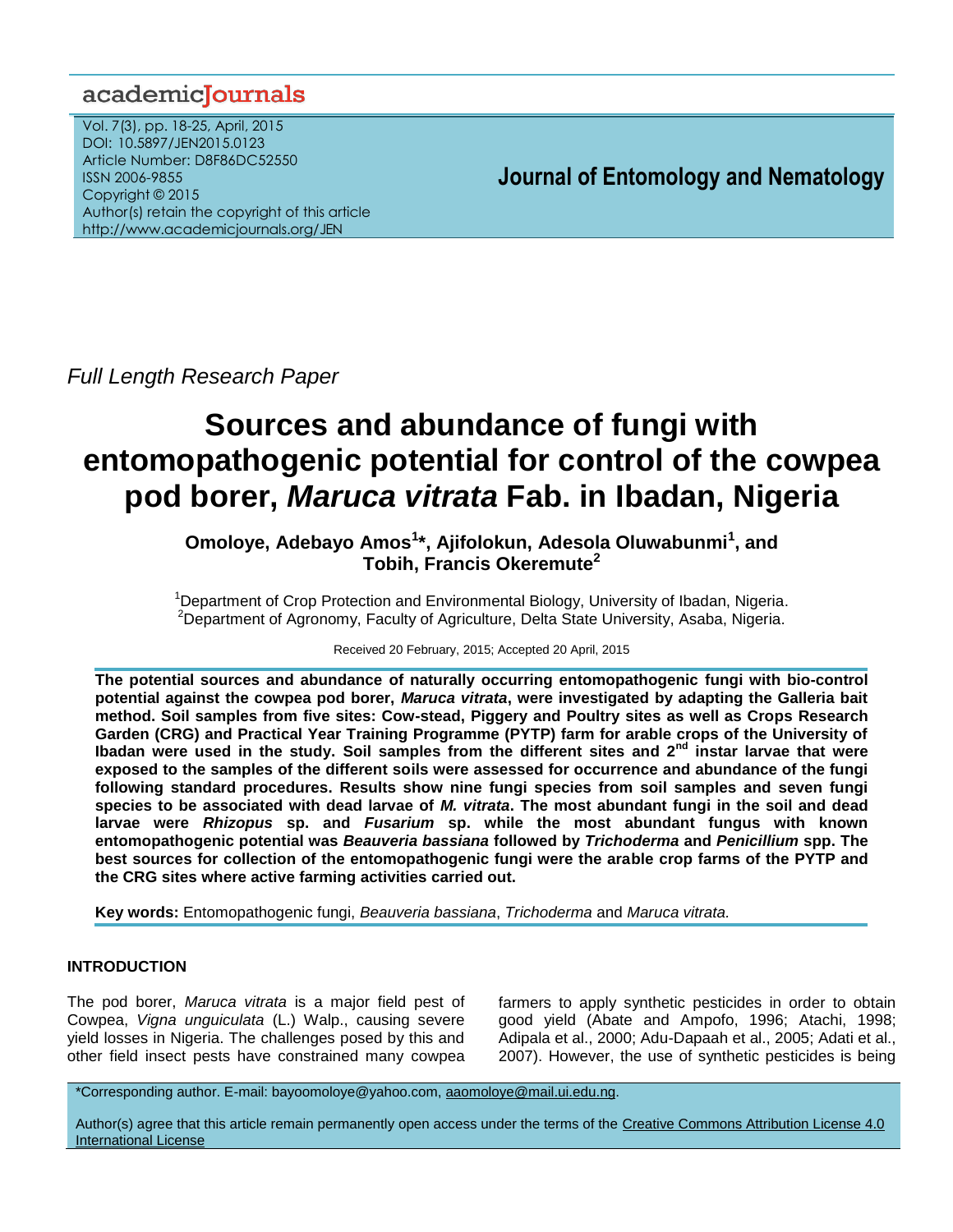discouraged due to threat to human, livestock and environmental health(Ton et al., 2000; *Thundiyil* et al., 2008; Thiam and Touni, 2009).

There is currently a growing concern among farmers and other stakeholders to search for and develop environmentally friendly pest management options that would be sustainable and capable of minimizing preharvest losses and enhance production. The use of biological agents especially fungal entomopathogens such as *Beauveria bassiana*; *Lecanicillum lecanii*, *Paecilomyces farinosus* and *Paecilomyces varioti* (Gottwald and Tedders, 1984; Hallsworth and Magan, 1999; Vega et al., 2008); via well coordinated pest management programme has proved to be effective and environmentally safe in managing some pests of crops (Balogun and Fagade, 2004). Among these, *B. bassiana* is reputed to be one of the most widely used entomopathogens for control of many insect pest of crops such as stem borers, beetles, aphids, mites, termites, white flies, mealy bugs and thrips especially via exogenous application as spray formulations (Feng et al., 1994; Shah and Pell, 2003; Tefera and Vidal, 2009).

Aside their comparable effectiveness, the various risk factors associated with the use of chemical insecticides such as development of resistance, pest resurgence, residues accumulation in food chain, environmental and human health risks and high costs have driven scientist and farmers to intensify the quest for alternative strategies via using entomopathogenic organisms for pest management. This has necessitated the need to search for local biotic agents with potential for control of destructive crop pests. The objective of this study therefore is to bioprospect for fungi with entomopathogenic potential via isolation and identification of pathogenic species, their abundance and sources in the local community where local isolates and strains could be readily obtained for research and possible adoption for pest management.

#### **MATERIALS AND METHODS**

#### **Study site**

Investigations were conducted in the Entomology and Pathology Research laboratories of the Department of Crop Protection and Environmental Biology, University of Ibadan, Ibadan, at ambient conditions of 65  $\pm$  5% relative humidity and temperature of 27  $\pm$ 3°C.

#### **Sources of larvae and culture media**

The second instar larvae of *M. vitrata* as well as the artificial diet and fresh cowpea pods used in the study were obtained from the International Institute for Tropical Agriculture (IITA), Ibadan. The fresh pods used were plucked from the susceptible cowpea variety - tvs3236. The artificial diet was composed from cowpea flower variety - tvs3236; wheat germ flour, sugar, salt mix, ascorbic acid,

potato dextrose agar (PDA) and stock solution. The stock solution consisted of acetic acid, formaldehyde, vitamin suspensions, choline chloride and potassium hydroxide (Aderanti, 2013; Personal comm. IITA Ibadan, Nigeria).

#### **Soil sample collection**

Potentially, fungi infected soil samples (200 g) were purposefully taken from five different sites with different history of use in the University of Ibadan namely: (A) Piggery Unit of the Teaching and Research Farm (TRF); (B), Poultry Unit of the TRF; (C), the Cow stead site of the TRF; (D), the Crop Research Garden (CRG) of the Department of Crop Protection and Environmental Biology (CPEB) and (E) the Practical Year Training Programme (PYTP) farm site. All were evaluated in four replicates for abundance and diversity of naturally occurring fungi with entomopathogenic potential following standard procedures.

#### **Isolation of fungi from soil samples**

Suspension of soil samples collected from each site was prepared by addition of 1 g soil into 9 ml of sterile distilled water and admixing thoroughly. Thereafter, Serial dilutions (10 $1$  to 10 $5$ ) of the prepared soil suspensions were made. One millilitre each of the three (10 $3$ , 10 $4$  and 10 $5$ ) dilutions was poured into sterile Petri dish which was mixed with cooled Potato dextrose agar (PDA) supplemented with lactic acid to avoid bacterial growth and sterilized for 20 min at 121°C. Four replications were used for each dilution level. The plates were sealed with parafilm before incubation at 25°C for 7 days. Fungi species isolated were identified and pure cultures were obtained by a subsequent re-isolation by adapting the method used by Mohammadbeigi and Port (2013).

#### **Isolation of fungi from infected larvae of** *Maruca vitrata*

A 200 g sample of each soil sample collected from the various sites already described was weighed and replicated four times. The samples were re-moisturized to 60% water holding capacity with distilled water before fresh cowpea pods of the susceptible variety TVS-3236 were placed on them. Adapting the galleria bait method described by Zimmerman (1986), five 2nd instar larvae of *M. vitrata* were introduced into each of the soil samples using a camel hair brush. The larvae were left to feed on the fresh cowpea pods placed on the different soil substrates and examined daily till they died. The dead larvae were retrieved; surface sterilized with 1% sodium hypochlorite and rinsed in three washings of sterile distilled water at the Pathology Laboratory, Department of CPEB. Thereafter, the larvae were placed initially on sterile whatman No 1 filter paper before being plated on PDA which had been sterilized for 20 min at 121°C and supplemented with lactic acid to prevent bacterial growth. The plates were sealed with parafilm. Fungal pathogens isolated were identified and pure cultures were obtained as already described.

#### **Data analysis**

The experimental design for all trials was completely randomized. Data on number of cfu/ml of samples were analyzed using the analysis of variance (ANOVA) and the mean values were compared by the Least Significant Difference test ( $P \le 0.05$ ) using SAS statistical software.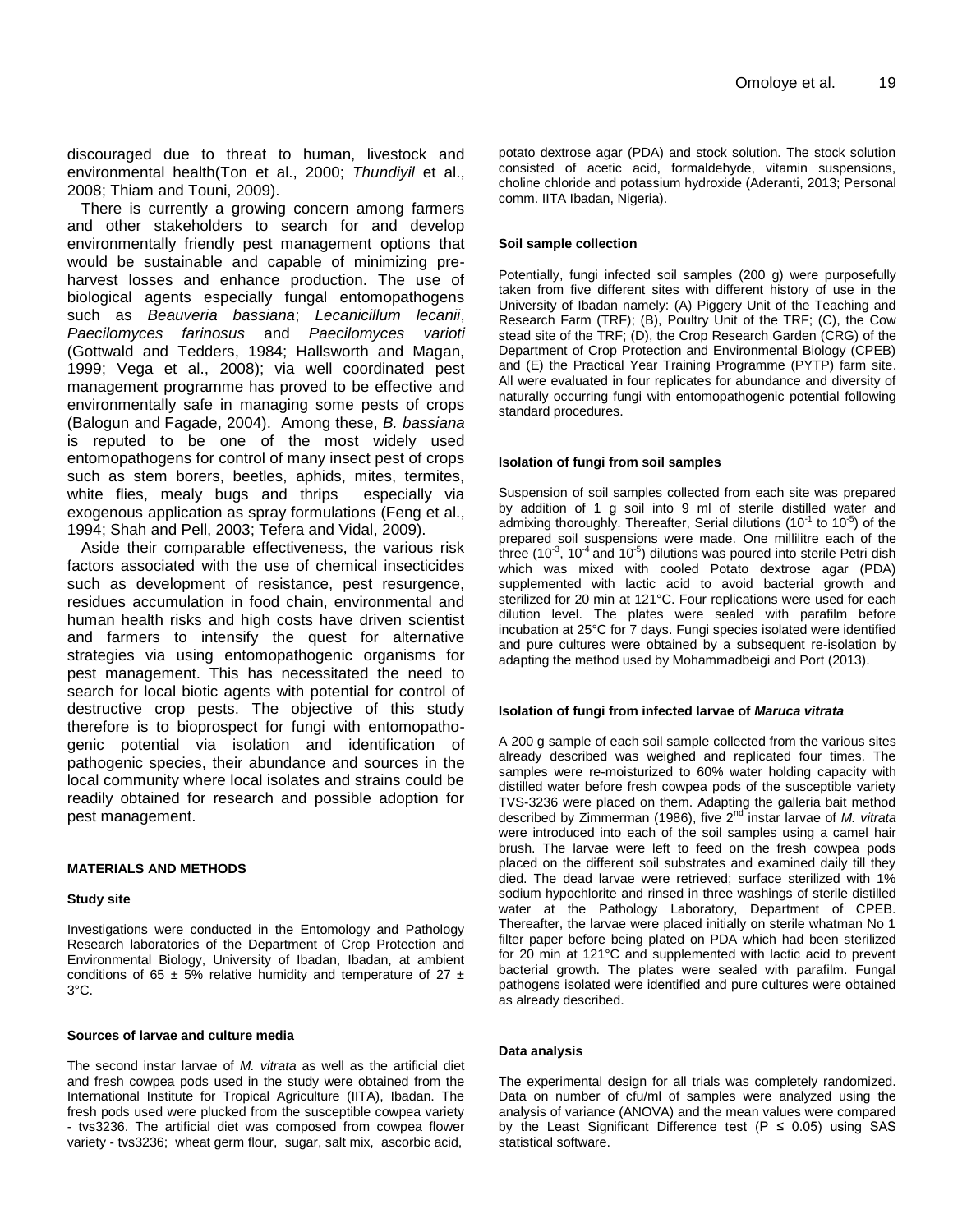| Fungi                 |                    |                 |                 | Mean number of cfu/ml |
|-----------------------|--------------------|-----------------|-----------------|-----------------------|
|                       | Order              | Family          | Soil            | Dead larvae           |
| Aspergillus niger     | Eurotiales         | Trichocomaceae  | $5.82 \pm 2.60$ | $6.82 \pm 3.88$       |
| A. flavus             | Eurotiales         | Trichocomaceae  | $5.55 \pm 2.21$ | $5.39 \pm 2.22$       |
| A. terreus            | Eurotiales         | Trichocomaceae  | $4.02 + 1.75$   | $5.82 \pm 2.59$       |
| A. ochraceus          | Eurotiales         | Trichocomaceae  | $3.05 \pm 1.08$ | $5.51 \pm 2.78$       |
| Rhizopus sp.          | <b>Mucorales</b>   | Mucoraceae      | $9.03 \pm 3.63$ | $4.59 + 1.41$         |
| Beauveria bassiana    | <b>Hypocreales</b> | Clavicipitaceae | $5.02 \pm 2.20$ | $0.00 + 0.00$         |
| Trichoderma sp.       | <b>Hypocreales</b> | Hypocreaceae    | $4.39 \pm 1.17$ | $2.87 \pm 0.94$       |
| Penicillium sp.       | Eurotiales         | Trichocomaceae  | $4.42 \pm 1.84$ | $3.02 + 1.11$         |
| Fusarium sp.          | <b>Hypocreales</b> | Nectriaceae     | $6.28 \pm 2.32$ | $0.00 + 0.00$         |
| LSD <sub>(0.05)</sub> |                    |                 | 10.93           | 3.16                  |
| CV%                   |                    |                 | 58.9%           | 43.7%                 |

**Table 1.** Occurrence of fungi in samples of soil and dead larvae of *Maruca vitrata* raised on different soil samples in Ibadan.

cfu = Colony forming units.

# **RESULTS**

# **Occurrence and abundance of fungi associated with dead larvae of** *Maruca vitrata* **and soil samples in the University of Ibadan, Nigeria**

The occurrence and abundance of fungi associated with each soil sample and the dead larvae of *M. vitrata* from each of the soil samples varied significantly as presented in Table 1. A total of nine species were encountered on both soil and insect larvae exposed to the soil tested. All the nine species were detected in the soil samples whereas only seven fungi species were detected in the dead larvae from each soil sample. In addition, the nine species detected in the soil were from five families and three orders (Table 1) while all the fungal species except *B. bassiana* and *Fusarium* sp*.* were detected on the dead larvae. The most abundant fungus in the soil was *Rhizopus* sp*.* (9.03 cfu/ml) and was significantly higher (*P*<0.05) than *Fusarium* sp. (6.28 cfu/ml) >*Aspergillus niger* (5.82 cfu/ml) *> A. flavus* (5.55 cfu/ml *> B. bassiana (*5.02 cfu/ml) *> Penicillium* sp. (cfu/ml) *>Trichoderma* sp*.*  (4.39 cfu/ml) *> A. terreus* (4.02 cfu/ml) *> A. ochraceus*  (3.05 cfu/ml)*.* In the dead larvae however, the seven species found were from four orders and three families (Table 1). The most abundant species detected on the dead larvae was *A. niger* (6.82 cfu/ml) >*A. terreus* (5.82 cfu/ml) > *A. flavus* (5.39 cfu/ml) >*A. ochraceus* (5.51 cfu/ml) > *Rhizopus* sp. (4.59 cfu/ml) >*Penicillium sp*. (3.02 cfu/ml) while the least was *Trichoderma* sp*.* (2.87 cfu/ml). The coefficient of variation for soil was 58.9% while for the dead larvae it was 43.7%, indicating that fungal pathogens were better dispersed on the insect larvae than in the soil samples.

# **Influence of sources of soil samples on the occurrence and abundance of fungi in soil samples from selected sites in the University of Ibadan**

From the total of nine fungi isolated and identified in the soil substrates from the different sites (Table 1); only the soil samples from the PYTP and the Poultry site had the full complement of all the nine fungi. Eight were detected in each of the soils from Piggery, Cowstead and the CRG sites (Table 2). The most abundant fungus in soil from the PYTP site was *Rhizopus* sp*.* (10.58 cfu/ml), followed by *A. niger* (9.76 cfu/ml), while the most abundant fungus at the Poultry site was *Aspergillus flavus* (9.57 cfu/ml) followed by *Rhizopus* sp*.* (8.20 cfu/ml). Similarly, the most abundant fungus in the Cowstead soil sample was *Rhizopus* sp*.*( 9.05 cfu/ml) followed by *A. niger* (7.98 cfu/ml). *Rhizopus* sp*.* (9.67 cfu/ml) and *Trichoderma* sp. (6.88 cfu/ml) were the most abundant fungi in soil samples from the Piggery and CRG sites respectively. Apart from *A. ochraceus* and *Trichoderma sp.* with significantly higher number of colony forming units from the PYTP soil sample; the difference between the number of colony forming units of *A. ochraceus* and *Trichoderma* sp*.* from all the samples were not significant. The differences in the number of colony forming units in *A. flavus, A. terreus* and *Rhizopus* sp. were also not significant (P>0.05) on the soil samples from the piggery site but these were significantly higher compared to other fungi species. Similarly, the differences in the number of colony forming units of the different fungi in the soil sample from the poultry site were not significantly different (P>0.05) except for *Trichoderma* sp. and *Penicillium* sp*.* Similarly, differences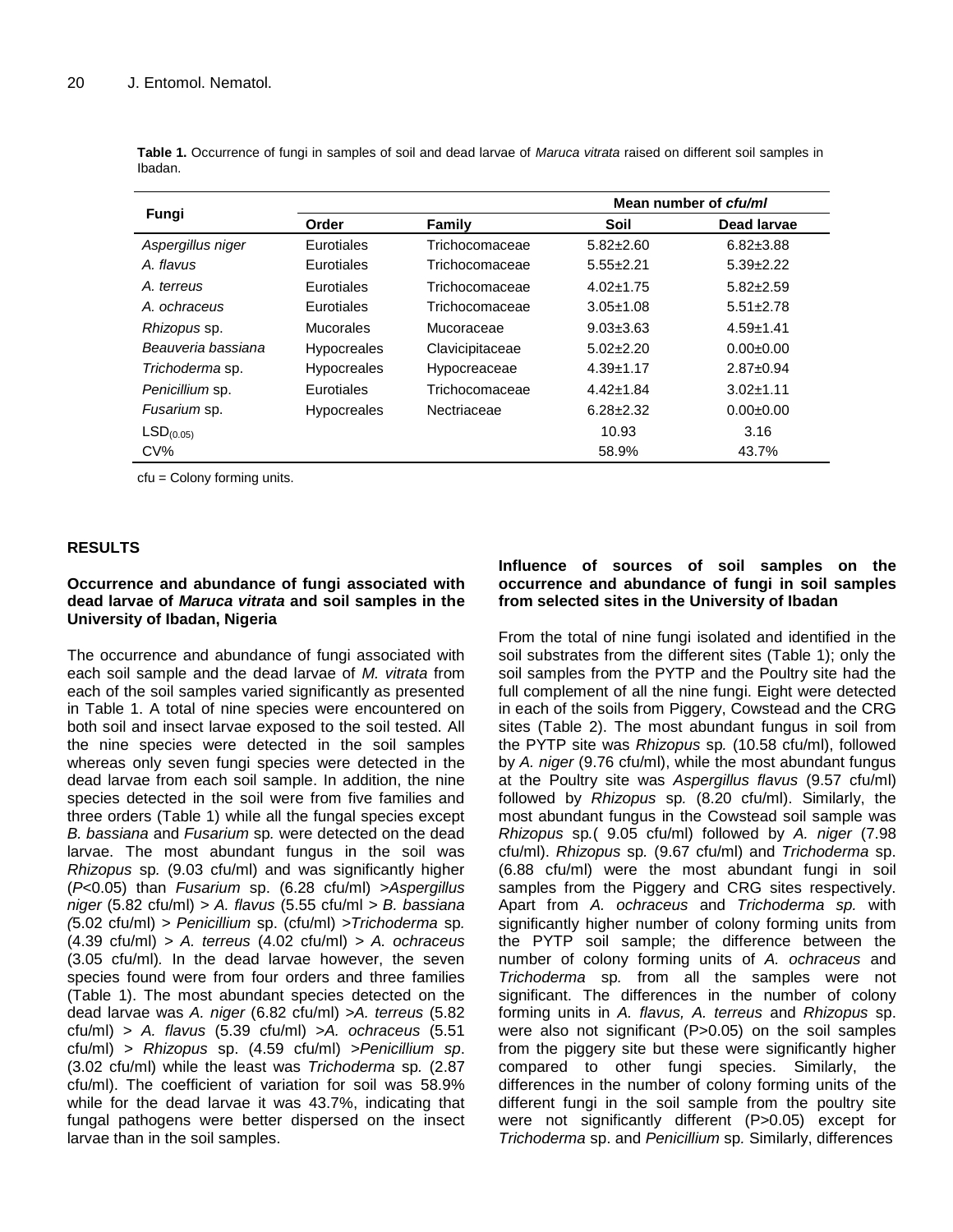|                       | Mean cfu/ml       |                  |                 |                 |                 |                       |
|-----------------------|-------------------|------------------|-----------------|-----------------|-----------------|-----------------------|
| <b>Pathogen</b>       | <b>PYTP</b>       | <b>Cow stead</b> | <b>Piggery</b>  | <b>Poultry</b>  | Crop garden     | LSD <sub>(0.05)</sub> |
| Aspergillus niger     | $9.76 \pm 3.65^*$ | $7.98 + 1.25$    | $3.20 + 1.47$   | $4.65 \pm 1.10$ | $3.53 \pm 0.95$ | 4.14                  |
| A. flavus             | $2.53 \pm 1.14$   | $5.66 \pm 2.50$  | $5.22 \pm 1.55$ | $9.57 \pm 3.65$ | $4.77 \pm 1.35$ | 2.32                  |
| A. terreus            | $4.52 \pm 1.13$   | $0.00 + 0.00$    | $5.88 \pm 2.41$ | $3.14 \pm 1.08$ | $4.22 \pm 2.37$ | 3.15                  |
| A. ochraceus          | $6.98 \pm 2.95$   | $3.43 \pm 2.16$  | $0.00 + 0.00$   | $1.20 \pm 1.05$ | $3.65 \pm 0.70$ | 4.85                  |
| Rhizopus sp.          | $10.58 \pm 3.42$  | $9.05 \pm 2.25$  | $9.67 + 2.78$   | $8.20 \pm 3.89$ | $0.00 + 0.00$   | 6.15                  |
| Beauveria bassiana    | $7.65 \pm 2.30$   | $3.56 \pm 1.75$  | $4.20 \pm 1.70$ | $3.14 \pm 1.80$ | $6.53 \pm 3.42$ | 3.25                  |
| Trichoderma sp.       | $5.42 \pm 1.67$   | $4.63 + 1.89$    | $3.30 + 1.42$   | $1.72 \pm 0.70$ | $6.88 + 4.22$   | 1.58                  |
| Fusarium sp.          | $3.18 \pm 0.85$   | $6.05 \pm 3.00$  | $5.01 \pm 1.64$ | $4.29 \pm 1.96$ | $3.56 \pm 1.56$ | 2.42                  |
| Penicillium sp.       | $6.38 \pm 2.34$   | $5.64 \pm 2.50$  | $7.82 \pm 3.05$ | $5.71 \pm 1.22$ | $5.86 \pm 1.29$ | 5.14                  |
| LSD <sub>(0.05)</sub> | 4.75              | 2.55             | 2.44            | 3.19            | 2.97            |                       |

**Table 2.** Occurrence and abundance of fungi in soil samples from selected sites in Ibadan

cfu = Colony forming units.

**Table 3.** Occurrence of fungi on dead larvae raised on cowpea pods on soils from different sites in Ibadan.

| Pathogen              | Mean abundance (cfu/ml) |                 |                 |                 |                 |                       |
|-----------------------|-------------------------|-----------------|-----------------|-----------------|-----------------|-----------------------|
|                       | <b>PYTP</b>             | Cow stead       | <b>Piggery</b>  | <b>Poultry</b>  | Crop garden     | LSD <sub>(0.05)</sub> |
| Aspergillus niger     | $5.05 \pm 2.10$         | $13.7 + 5.20$   | $4.36 \pm 1.39$ | $5.65 \pm 2.20$ | $5.33 \pm 2.60$ | 3.92                  |
| A. flavus             | $7.75 \pm 4.50$         | $4.43 \pm 2.50$ | $7.78 \pm 3.50$ | $3.88 \pm 1.16$ | $3.10 \pm 2.80$ | 2.16                  |
| A. terreus            | $5.23 \pm 2.65$         | $9.33 \pm 3.75$ | $7.55 \pm 3.65$ | $2.72 \pm 1.40$ | $4.53 \pm 2.80$ | 3.61                  |
| A. ochraceus          | $2.56 \pm 3.10$         | $9.43 \pm 3.80$ | $3.96 \pm 1.10$ | $7.25 \pm 3.69$ | $4.35 \pm 2.48$ | 2.83                  |
| Rhizopus sp           | $3.65 \pm 0.75$         | $2.70 \pm 1.10$ | $5.67 \pm 2.95$ | $4.87 \pm 1.90$ | $6.08 \pm 3.79$ | 4.86                  |
| Trichoderma sp.       | $2.16 \pm 1.94$         | $3.19 \pm 2.35$ | $4.21 \pm 1.56$ | $1.80 + 0.75$   | $2.98 \pm 0.97$ | 0.87                  |
| Penicillium sp.       | $4.00 \pm 1.95$         | $3.10+1.20$     | $4.21 \pm 2.14$ | $1.80 + 1.05$   | $2.01 \pm 1.15$ | 0.39                  |
| LSD <sub>(0.05)</sub> | 4.22                    | 4.51            | 2.65            | 3.01            | 3.27            |                       |

cfu = Colony forming units.

between the numbers of colony forming units of all the fungi detected from the CRG samples were not significant except for *A. niger, A. ochraceus* and *Fusarium* sp. However, the concentration of *A. niger* from the PYTP and the Cowstead was significantly higher than those found on other substrates (Table 2). The number of the colony forming units of *B. bassiana* and *Trichoderma*  sp*.* found was significantly higher on the PTYP soil sample (7.65 cfu/ml) followed by the Crop Garden (6.53 cfu/ml) than on all other samples.

# **Occurrence of fungi on dead larvae of** *Maruca vitrata*  **raised on cowpea pods placed on soils from different sites in the University of Ibadan**

A total of seven fungi: *Rhizopus* sp*., A. terreus, A. niger, Trichoderma* sp*., A. ochraceus, Penicillium* sp*.* and *A. flavus* were detected on all the samples (Table 3). *A.*

*flavus* was the most abundant on the larvae from pods on the PYTP site soil sample while *A. niger* was the most abundant on the larvae from pods from the Cowstead site (13.7 cfu/ml). Similarly, the most abundant fungi on the larvae from pods from the Poultry site (7.25 cfu/ml) was *A. ochraceus* while *A. flavus* was the most abundant on the larvae raised on the soil from the Piggery site (7.78 cfu/ml). *Rhizopus* sp*.* was the most abundant on larvae from soil samples from the CRG. From this study, the sites from which the soil samples were taken did not significantly influence the number of colony forming units of the detected fungi. For example, the number of cfu of the different fungi detected on the larvae from the pods raised on PYTP soil was not significantly different from those from the other sites except for *A. flavus, A. ochraceus* and T*richoderma* sp*.* Yet, the number of CFUs of *A*. *niger* on the pods from Cowstead site varied significantly, although only *A. flavus* and *A. terreus* had significant higher number of the cfu compared to other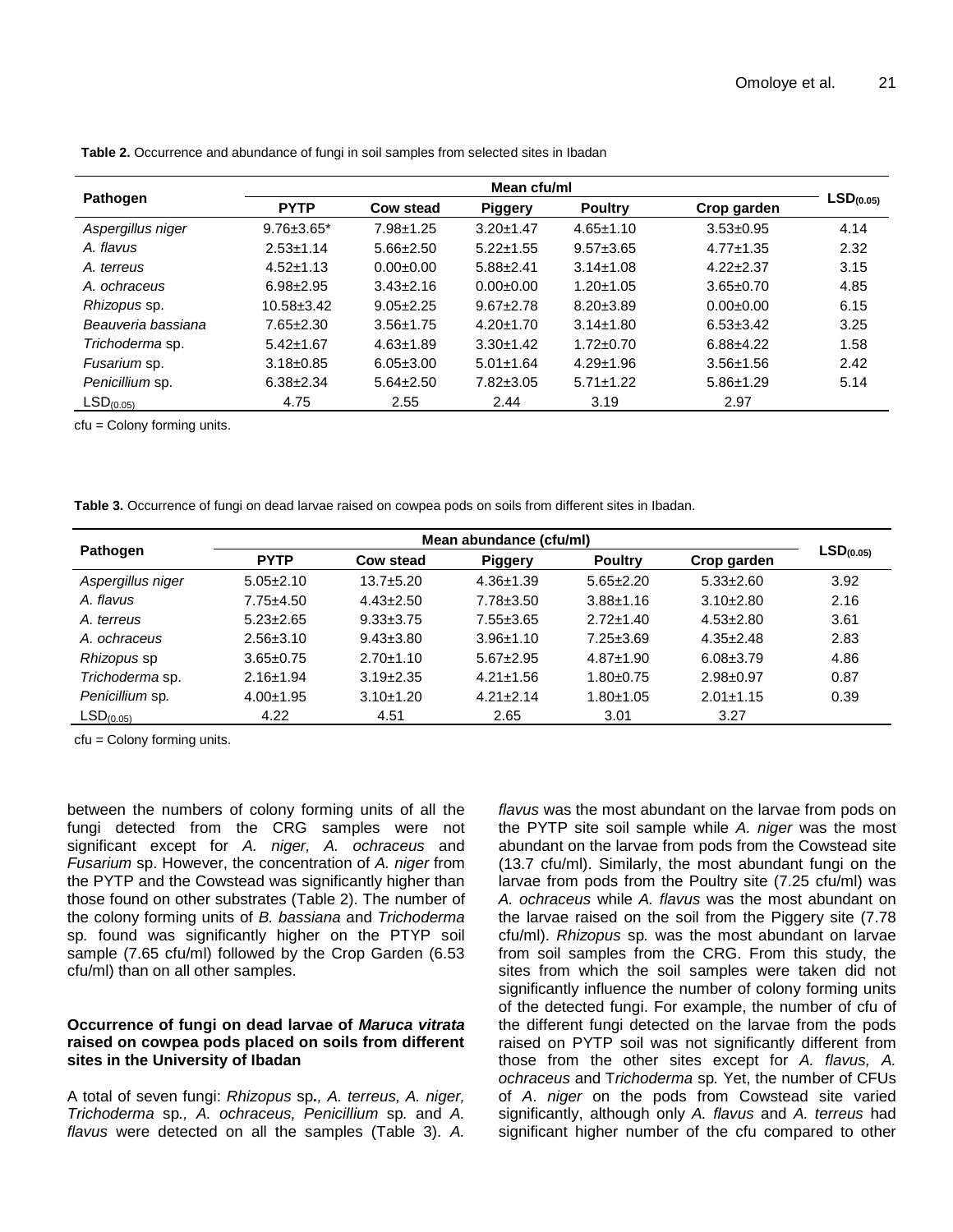|                       |                 | Mean abundance (cfu/ml) / dilution level |                 |                       |
|-----------------------|-----------------|------------------------------------------|-----------------|-----------------------|
| Pathogen              | $10^{-3}$       | $10^{-4}$                                | $10^{-5}$       | LSD <sub>(0.05)</sub> |
| Aspergillus niger     | $3.60 + 1.25$   | $3.50+2.16$                              | $2.30+0.97$     | 2.52                  |
| A flavus              | $1.05 \pm 0.79$ | $1.20 \pm 0.63$                          | $0.00 + 0.00$   | 2.20                  |
| A. terreus            | $4.70 \pm 1.04$ | $1.35 + 0.81$                            | $0.85 + 1.80$   | 3.80                  |
| A. ochraceus          | $2.05 \pm 0.98$ | $2.20 \pm 1.70$                          | $0.30+0.76$     | 2.30                  |
| Rhizopus sp.          | $6.15 \pm 1.04$ | $4.90+0.81$                              | $3.65 \pm 1.81$ | 2.56                  |
| Beauveria sp.         | $1.65 \pm 0.54$ | $1.55 \pm 0.39$                          | $0.90 + 0.87$   | 1.45                  |
| Trichoderma sp.       | $2.25 \pm 0.65$ | $2.25 + 1.12$                            | $1.00 + 0.51$   | 2.78                  |
| Penicillium sp.       | $1.20 \pm 0.45$ | $0.70 + 0.35$                            | $0.50+0.78$     | 1.30                  |
| Fusarium sp.          | $1.35 \pm 0.29$ | $0.40+0.22$                              | $0.35 \pm 0.49$ | 1.80                  |
| LSD <sub>(0.05)</sub> | 2.17            | 2.79                                     | 4.85            |                       |

**Table 4.** Abundance of fungi species at different dilution levels.

**Table 5.** Abundance of *Trichoderma* sp. in samples from different locations at different dilution levels.

|                       | Mean Abundance / dilution level (cfu/ml) (n=4) |                 |                 |                       |  |  |
|-----------------------|------------------------------------------------|-----------------|-----------------|-----------------------|--|--|
| <b>Parameter</b>      | $10^{-3}$                                      | $10^{-4}$       | $10^{-5}$       | LSD <sub>(0.05)</sub> |  |  |
| <b>PYTP</b>           | $6.50 \pm 1.20$                                | $4.50 \pm 1.10$ | $1.25 \pm 0.95$ | 4.08                  |  |  |
| Cow stead             | $1.25 \pm 0.25$                                | $0.95 \pm 0.00$ | $0.00 + 0.00$   | 0.42                  |  |  |
| Piggery               | $0.00 + 0.00$                                  | $1.50+0.20$     | $0.25 \pm 0.50$ | 0.65                  |  |  |
| Poultry               | $0.75 \pm 0.36$                                | $0.75 \pm 0.25$ | $1.25 \pm 1.05$ | 0.92                  |  |  |
| Crop garden           | $4.00 \pm 2.10$                                | $4.75 \pm 2.75$ | $2.50 + 1.65$   | 3.75                  |  |  |
| LSD <sub>(0.05)</sub> | 2.25                                           | 2.25            | 1.00            |                       |  |  |
|                       |                                                |                 |                 |                       |  |  |

fungi detected on the larvae from the Piggery site (Table 3).

# **Effect of serial dilution on the abundance of fungal pathogens from soil substrate and dead larvae of**  *Maruca vitrata* **in University of Ibadan**

The number of cfu/ml of fungi detected in soils from different sites in Ibadan reduced significantly with increase in the dilution levels of the samples except for *A. flavus* and *A. ochraceus* (Table 4). The abundance which was determined by the number of colony forming units (cfu) of each of the detected fungi was highest at  $10^{-3}$ followed by 10<sup>-4</sup> and 10<sup>-5</sup>. At the dilution level 10<sup>-3</sup>, the most abundant fungus was *Rhizopus* sp. (6.15 cfu/ml) followed by *A. terreus* (4.70 cfu/ml) > *A. niger* (3.60 cfu/ml). Similarly, at 10 $4$  dilution level, the most abundant fungus was still *Rhizopus* sp. (4.90 cfu/ml) followed by *A. niger* (3.50 cfu/ml) (Table 4). Although the number of cfu at the highest dilution level of  $10^{-5}$  was comparatively lower than the lower dilution levels, the most abundant fungus at 10<sup>-5</sup>dilution level was *Rhizopus* sp. (3.65 cfu/ml) followed by *A. niger* (1.30 cfu/ml) (Table 4). However, the

intra-species difference between the number of cfu/ml of  $Rhizopus$  sp. at different dilution levels of  $10^{-3}$  and  $10^{-4}$ were not significant (P>0.05) but comparatively, the differences between the number of cfu at 10 $3$  and 10 $4$ dilution levels of different species: *Rhizopus* sp.*, Penicillium* sp. and *Fusarium* sp. were significant (P<0.05) (Table 4).

# **Identification of sources and abundance of fungal isolates with entomopathogenic potential and their sources**

The abundance of four fungal isolates with records of potential pathogenicity on other organisms: *Trichoderma*  sp.*, Penicillium* sp.*, B. bassiana* and *A. niger* at different concentration levels and their sources in the University of Ibadan are presented in Tables 5 to 8. The best source for *Trichoderma* sp. as depicted by significantly higher number of cfu/ml was the PYTP site followed by the CRG (Table 5). The number of colony forming units of *Trichoderma* sp. at the different soil dilution levels varied and was highest (P<0.05) in the soil sample from PYTP  $(6.50 \text{ ctu/ml})$  at  $10^{-3}$  dilution level compared to the other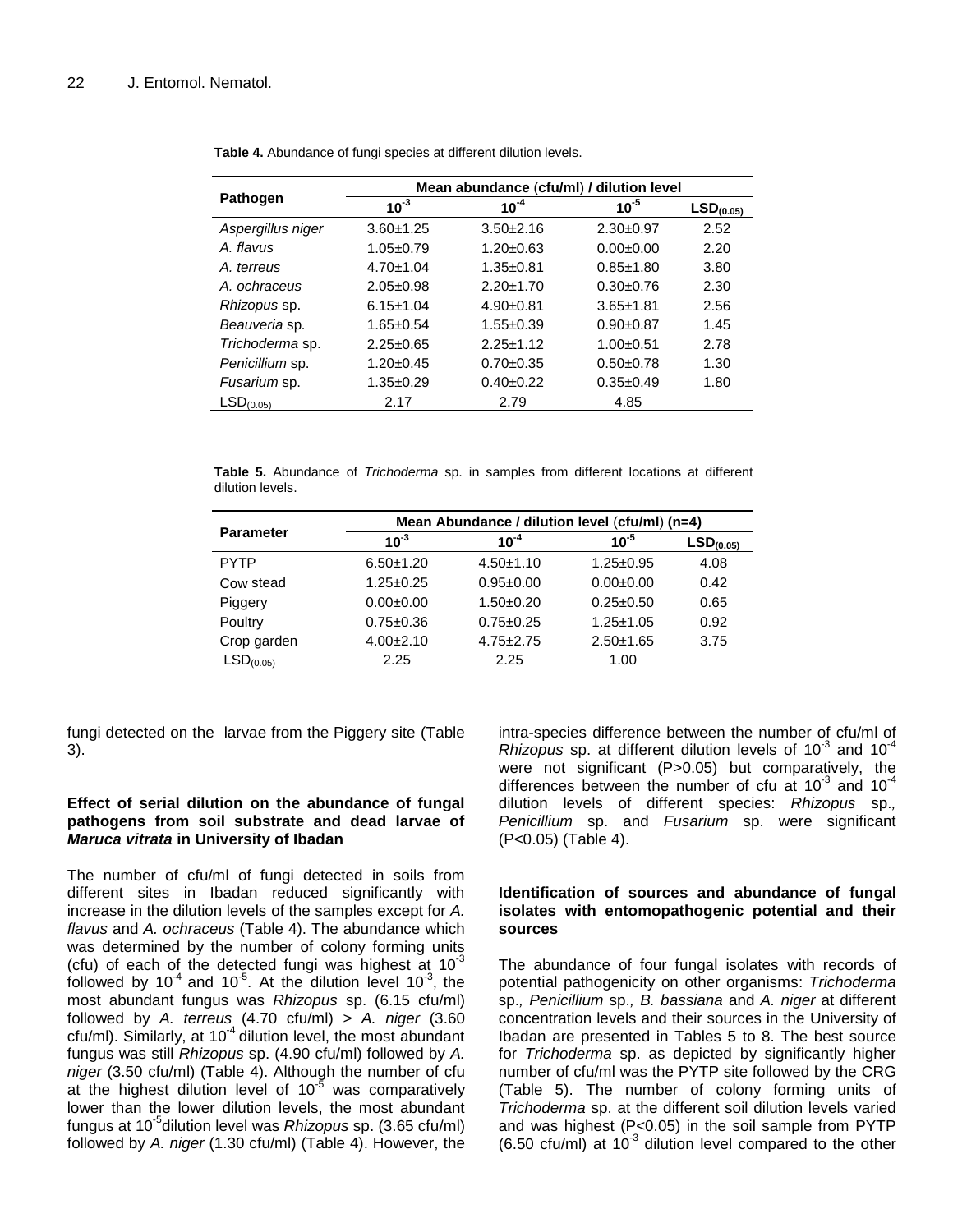|                       | Mean abundance/ dilution level (cfu/ml) (n=4) |                 |                         |                       |
|-----------------------|-----------------------------------------------|-----------------|-------------------------|-----------------------|
| <b>Parameter</b>      | $10^{-3}$                                     | $10^{-4}$       | 10 $\cdot$ <sup>5</sup> | LSD <sub>(0.05)</sub> |
| <b>PYTP</b>           | $0.75 \pm 0.15$                               | $2.25 \pm 1.14$ | $0.00 + 0.00$           | 1.00                  |
| Cow stead             | $2.00+0.56$                                   | $0.00 + 0.00$   | $0.75 \pm 0.25$         | 0.92                  |
| Piggery               | $2.50+1.00$                                   | $1.25 \pm 0.47$ | $0.25 \pm 0.10$         | 1.42                  |
| Poultry               | $3.00 + 2.05$                                 | $2.50+0.78$     | $0.50 + 0.02$           | 1.98                  |
| Crop garden           | $3.00+0.95$                                   | $2.50 + 1.40$   | $0.00 + 0.00$           | 1.83                  |
| LSD <sub>(0.05)</sub> | 1.20                                          | 0.50            | 0.70                    |                       |

**Table 6.** Abundance of *Penicillium* sp*.* in soil samples from different sites at different dilution levels.

**Table 7.** Abundance of B*eauveria bassiana* in samples from different locations at different dilution levels

| <b>Parameter</b>      | Mean Abundance/ dilution level (cfu/ml) (n=4) |                  |                 |                       |
|-----------------------|-----------------------------------------------|------------------|-----------------|-----------------------|
|                       | $10^{-3}$                                     | $10^{-4}$        | $10^{-5}$       | LSD <sub>(0.05)</sub> |
| <b>PYTP</b>           | $2.25 \pm 0.72$                               | $2.00+0.78$      | $1.25 \pm 0.10$ | 1.83                  |
| Cow stead             | $1.00+0.10$                                   | $1.25 \pm 0.95$  | $2.25 \pm 0.95$ | 1.00                  |
| Piggery               | $16.25 \pm 4.36$                              | $12.75 \pm 3.98$ | $8.50 \pm 2.30$ | 14.17                 |
| Poultry               | $6.50+2.89$                                   | $7.25 \pm 2.58$  | $6.25 \pm 2.78$ | 6.67                  |
| Crop garden           | $0.00 \pm 0.00$                               | $0.25 \pm 0.10$  | $2.25 \pm 0.96$ | 0.83                  |
| LSD <sub>(0.05)</sub> | 6.15                                          | 4.90             | 3.65            |                       |

**Table 8.** Abundance of *Aspergillus niger* in samples from different locations at different dilution levels.

|                       | Mean Abundance / dilution level (cfu/ml) |                 |                 |                       |
|-----------------------|------------------------------------------|-----------------|-----------------|-----------------------|
| <b>Parameter</b>      | $10^{-3}$                                | $10^{-4}$       | $10^{-5}$       | LSD <sub>(0.05)</sub> |
| PYTP                  | $5.00 \pm 3.10$                          | $0.00 + 0.00$   | $0.00 + 0.00$   | 1.67                  |
| Cow stead             | $6.00 \pm 2.45$                          | $8.50 + 2.96$   | $0.50 + 0.25$   | 5.00                  |
| Piggery               | $2.50 + 1.20$                            | $6.00 \pm 3.95$ | $4.50 \pm 1.60$ | 4.33                  |
| Poultry               | $1.50+0.95$                              | $2.25 \pm 1.00$ | $4.20 \pm 1.20$ | 2.70                  |
| Crop garden           | $4.50 \pm 2.10$                          | $3.00 + 1.00$   | $1.50 + 1.00$   | 3.00                  |
| LSD <sub>(0.05)</sub> | 3.60                                     | 3.50            | 1.30            |                       |

cfu - Colony forming Units.

sites (Table 5). Similarly, the cfu/ml of *Trichoderma* sp. was also higher at 10<sup>-4</sup> and 10<sup>-5</sup> dilution levels in the soil samples from the PYTP than the cfu on other sites. *Trichoderma* sp. was not detected in all soil samples from the piggery unit; but was detected at 10 $3$  only in the soil sample from the Cowstead. The abundance of *Penicillium* sp. in soils from different sites at also varied significantly at the different dilution levels. *Penicillium* sp. was detected and isolated from all the soil substrates (Table 6) but mean abundance in cfu/ml was comparatively lower than the cfu of *Trichoderma* sp. from

all the sites. At 10<sup>-3</sup>, *Penicillium* sp. was most abundant in soil samples from both the Poultry unit (3.00 cfu/ml) and CRG (3.00 cfu/ml). However, the fungus was not found in the soil samples from the Cowstead at  $10^4$  and in the soil samples from the PYTP and CRG at 10<sup>-5</sup>. B. bassiana was detected and isolated from all the soil samples although significantly highest in the sample from Piggery at all dilution levels: 16.25 cfu/ml at 10 $3$ ; 12.75 cfu/ml at  $10^{-4}$  and 8.50 cfu/ml at  $10^{-5}$  compared to other sites (Table 7). Interestingly, the occurrence of *A. niger*  recorded in the soil samples from poultry site increased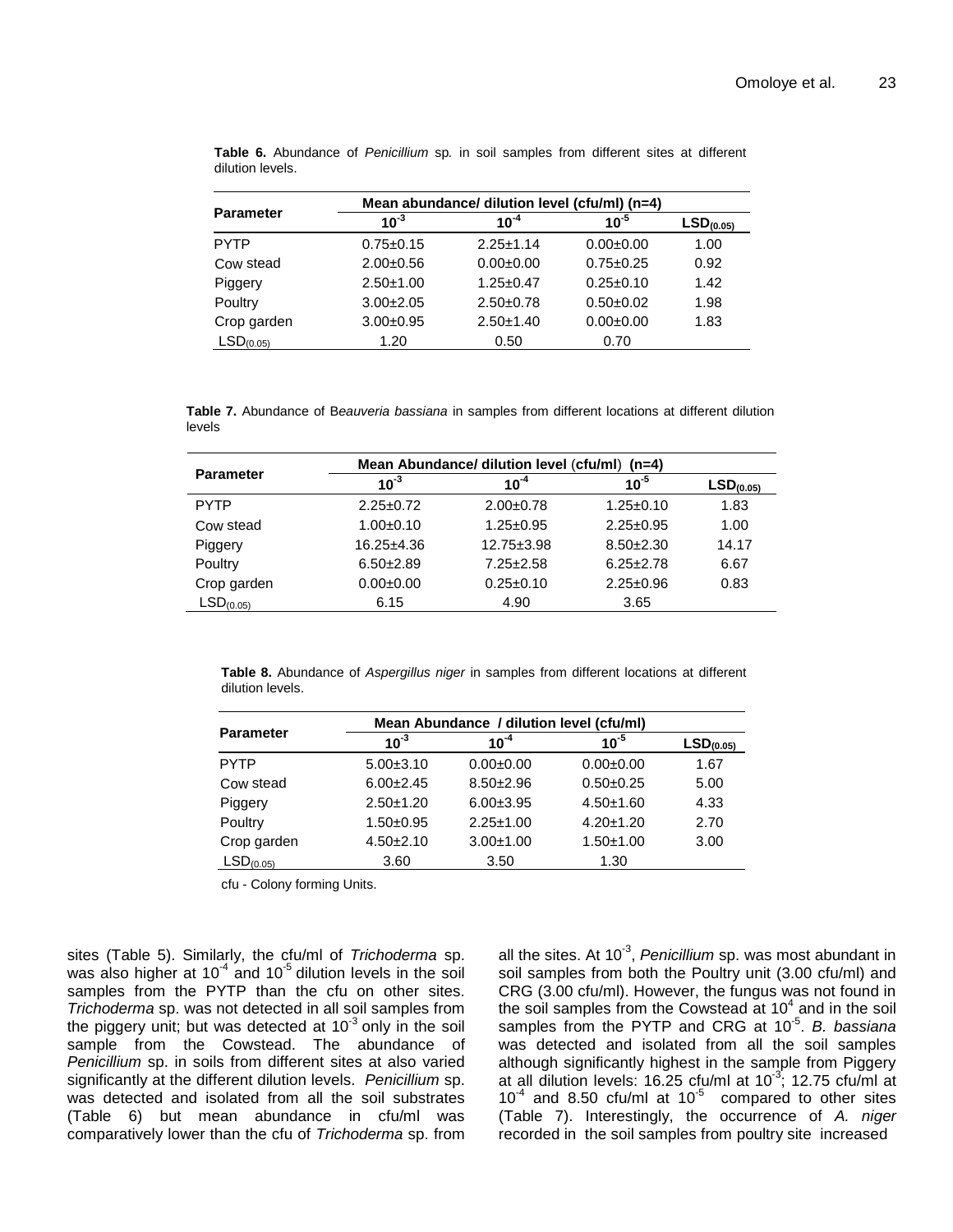with the dilution level from 1.50 cfu/ml at 10<sup>-3</sup> to 2.25 cfu/ml at 10<sup>-4</sup> to 4.20 cfu/ml at 10<sup>-5</sup>. However, the number of cfu/ml of *A. niger* (6.00) was significantly highest at 10- 3 dilution level in the sample from the Cowstead site followed by PYTP  $(5.00)$  > Crop garden  $(4.50)$  > Piggery  $(2.50)$  > Poultry  $(1.50)$ .

# **DISCUSSION**

This study has demonstrated the possibility of obtaining local strains of entomopathogenic fungi with potential for adoption for the management of *M. vitrata* on cowpea and other insect pests of cowpea or other crops as well. Although the most abundant fungi found in this study irrespective of the sources were *Rhizopus* and Fusarium species, the occurrence of the other fungi with entomopathogenic or pesticidal potential especially *B. bassiana, Penicillium* sp. and *Trichoderma* sp. could also be readily obtained locally. This suggests that many pests especially insects could be easily managed with the well adapted local strains of entomopathogenic pathogens either singly or in an integrated pest management programme if properly harnessed (Sapna et al., 2010). Several studies had indicated and confirmed the effectiveness of entomopathogens especially *B. bassiana* and *Trichoderma* spp. as effective for control of several crop insect pests (Hajek and St. Leger, 1994; Ekesi et al., 2002; Balogun and Fagade, 2004; Enrique and Alain 2004; Fan et al., 2007; Vega et al., 2008). This study has also revealed that the PYTP, piggery and the CRG soils among others had the highest concentration of the entomopathogens – *B. bassiana, Penicillium* sp. and *Trichoderma* sp. This suggests that these potential entomopathogenic fungi were most active and commonly found in cropped soils rather than on the soils with decayed organic materials like the wastes from the poultry and Cowstead. The reason for the comparatively low abundance of the potentially entomopathogenic fungi on the other soil samples could be due to the lethal effects on the fungi caused probably by the heat generated in the process of decomposition of the organic wastes and formation of organic acids. It is known that most entomopathogenic fungi have a wide range of temperature tolerance (0-40 $\degree$  C) for reproduction and survival. However, the temperature optima for general infection and survival, mycelium growth and sporulation are usually more restricted (Lacey et al., 2001; Luangsaard et al., 2005).

For an entomopathogen to be considered successful as a biocontrol agent, such will require among other important traits, a predictable performance under challenging environmental conditions such as found in Nigeria (Luangsa-ard et al., 2005). The occurrence and abundance of the potentially entomopathogenic fungi detected in this study especially *B. bassiana* and

*Trichoderma* sp. as depicted by their comparatively high abundance and occurrence is known to be a major factor determining the effectiveness of entomopathogens under field conditions. It is known also that spore production characteristics of any entomopathogenic fungus are an important feature for selection as biocontrol agents against insect pests (Goettel et al., 1997). Therefore, for continuous survival of these entomopathogens in nature, there must be successful spore dissemination and this would require the production of abundant reproductive structures under advantageous environmental conditions. In this study, *Beuaveria bassiana* showed an average conidial production of 1.65  $\times$  10<sup>3</sup> per ml. Although the effects of growth rates on conidial production under the Nigerian climate were not part of this study, the possibility that conidial production potential may have a direct relationship to growth rates is speculated (De Cross et al., 1999). It is known also that the important factors that could significantly influence spore production especially by entomopathogens are light (Hajek and St. Leger, 1994; Butt, 2002; Sa´nchez-Murillo et al., 2004) and culture age (Edelstein et al., 2005) and these must be considered in order to optimize the conidial production. Our findings in this study also show that these entomopathogenic fungi could be cultured relatively easily in the laboratory on common solid media. These features make the fungi to be a promising candidate for incorporation into an integrated pest management programme.

# **Conclusion and Recommendation**

This study has shown that the available local biota could be harnessed for management of local pests. The most common entomopathogens with known potential for management of field pests of crops encountered in this study was *B. bassiana* and *Trichoderma* sp. Although *B. bassiana* was not detected on the dead larvae of *M. vitrata* in this study which may preclude any presumption about its potential for inclusion as biocontrol agent against *M. vitrata;* yet literature abound on its effectiveness against other insect pests (Gottwald, and Tedders, 1984; Feng et al., 1994; Hallsworth and Magan, 1999; Enrique and VEY, 2004; Fan et al., 2007; Tefera and Vidal, 2009; Sapna et al., 2010; Mohammadbeigi and Port , 2013) and so, its detection in the local soils is indicative of its ready availability within the local agroecosystem. Also, this study has also shown the occurrence and abundance of these fungi on actively cropped soils rather than on soils from farm yard organic materials from poultry, piggery or the cowstead. However, further work would be required to assess the effectiveness of these locally sourced potential biocontrol agents against local pests of cowpea especially *M. vitrata*  under the screen house and field conditions.